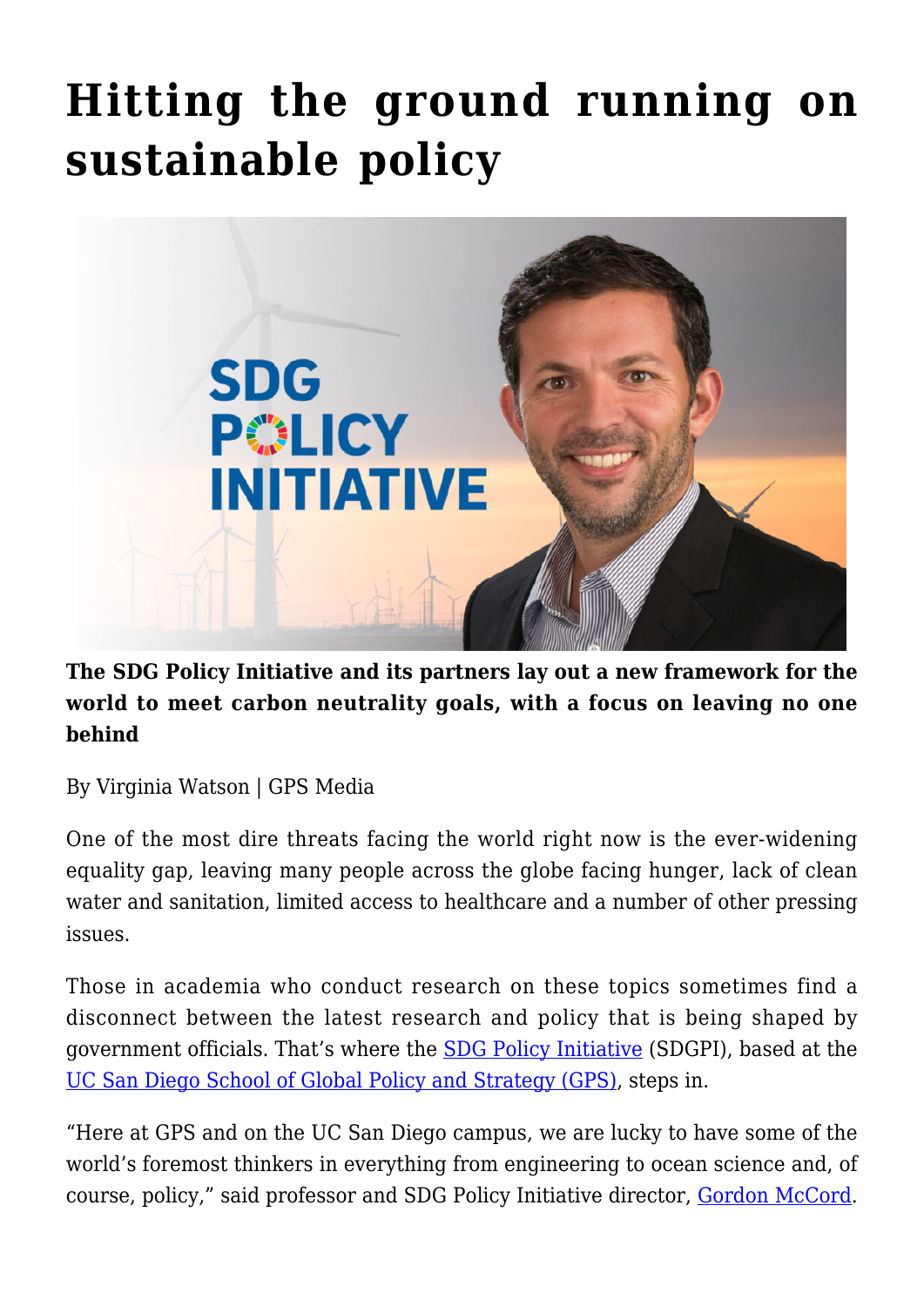"SDGPI is focused on ensuring that good policy analysis and medium-term science-based frameworks are available to the policymakers who need them, including those here in San Diego."

SDGPI focuses on the Sustainable Development Goals (SDGs), which were adopted by all 193 members of the United Nations in 2015 with the mission to achieve prosperity and environmental sustainability while "leaving no one behind." SDGs set goals through global consensus on where the world should be by 2030.

"The slogan of 'leave no one behind' represents a new approach to policymaking where those further from living to their potential are considered first. This not only pushes us to support poverty reduction, equality and inclusion around the globe but also should inspire us to look for those left behind in our own country," McCord said.

McCord added that the novel coronavirus pandemic as well as the Black Lives Matter protests have brought inequality to the forefront of everyone's attention. The SDGs are a useful way to ensure that in discussions on climate, jobs, gender and sustainability, everyone constantly considers which voices are missing at the table and which groups have the greatest need.

SDGPI, a partner of the [Sustainable Development Solutions Network \(SDSN\),](https://www.unsdsn.org/) is hoping to bring the [Sustainable Cities initiative](https://www.unsdsn.org/cities) to San Diego.

"New frameworks take time and require champions in government, but I think our local and regional leaders will welcome an opportunity to rethink the way San Diego sets goals and plans for the future," McCord said. "Of course, the process of aligning global goals to a national or local scale requires adapting them to local realities. As we work in Paraguay, Mexico or San Diego, we see that the power of the SDGs is that these agreed-upon goals bring all sides and organizations together."

McCord said some of the largest companies in San Diego, such as Qualcomm, Illumina and Hilton, already track their progress on SDGs. If the City of San Diego wanted to partner with one of these actors, they all come to the table with an understanding and commitment to the same goals.

"The same is true in collaborating with other countries," McCord continued. "In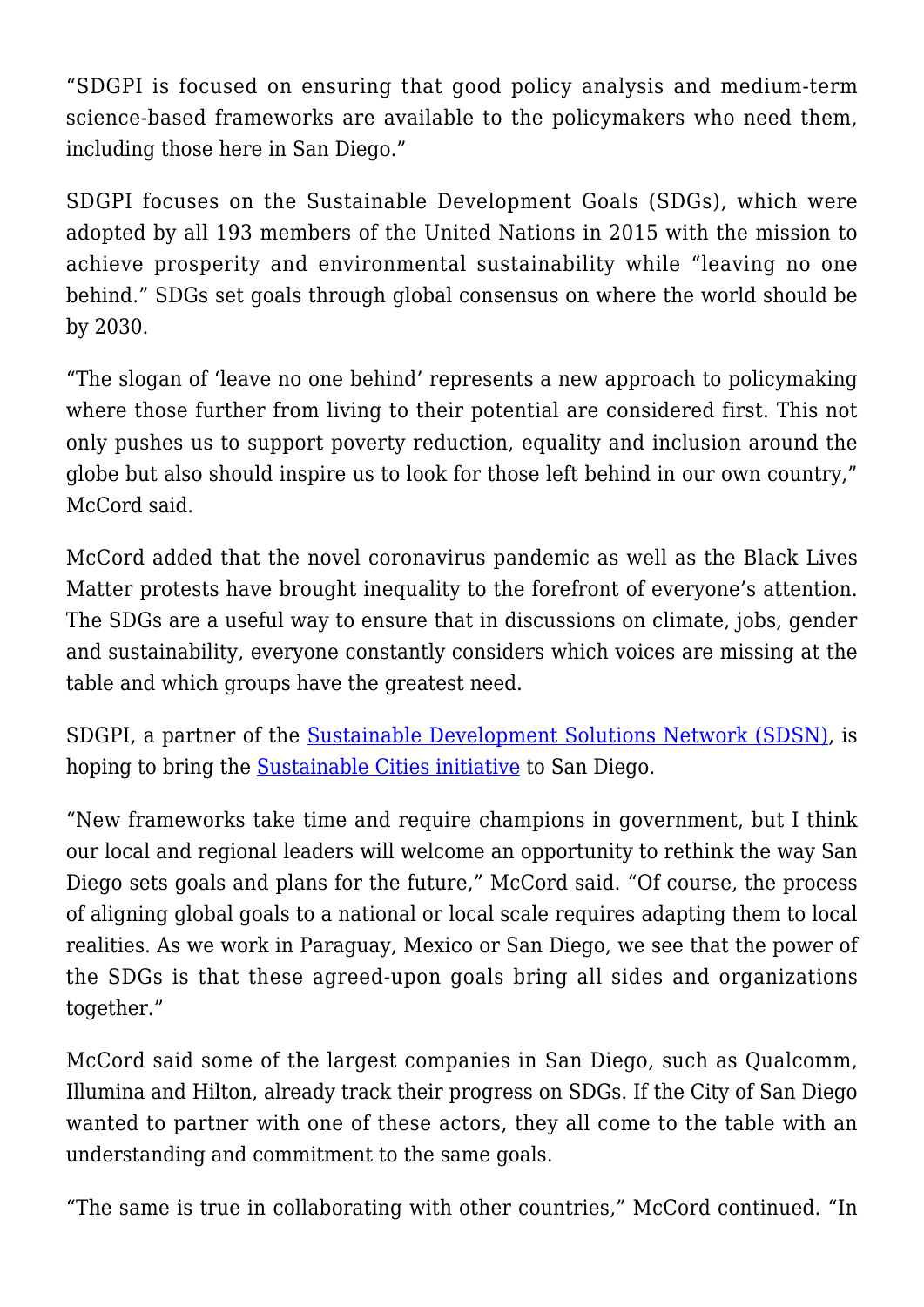Mexico, the SDGs are used by the federal government in their budget process. Collaboration with our neighbor Tijuana on meeting the SDGs in the border region would be something natural for Mexican officials."

## **Achieving net zero carbon emissions**

With new leaders recently elected at the local, state and federal levels, SDGPI has helped to promote a number of action plans for new administrations, such as the [Zero Carbon Action Plan \(ZCAP\),](https://www.unsdsn.org/Zero-Carbon-Action-Plan) put together by dozens of experts from around the country and launched in October.

"The plan is based on a scientifically rigorous pathway to decarbonization and lays out the policies in the power, transportation, buildings, materials, land use and other sectors that the federal government could adopt to put the country on a path to carbon neutrality by 2050," McCord said.

The idea is simple, McCord shared: if the U.S. is to achieve net zero carbon emissions by 2050, which every country needs to strive for to keep the planet at the 1.5 degrees warming target set in the Paris Climate Agreement, then the country needs a plan.

"Before President Eisenhower built the interstate highway system, there was a comprehensive plan on how it would be done; that is, broadly speaking, how ZCAP works," McCord said.

Initially, experts conducted a modeling exercise to understand the technically feasible pathways to achieving zero carbon by 2050. Then, the group of experts were divided into working groups to develop the policies necessary to achieve those pathways.

McCord co-authored the land use sector chapter, and GPS professor **[David Victor](https://gps.ucsd.edu/faculty-directory/david-victor.html)** was a co-author on the power sector chapter.

"The ZCAP offers a detailed policy framework for the federal government, including on power generation, transportation, buildings, materials, land use, states and cities, and an overarching emphasis on job creation and a just transition," McCord said. "There has been a tremendous amount of positive feedback, and we hope it can help to organize priorities in the incoming administration."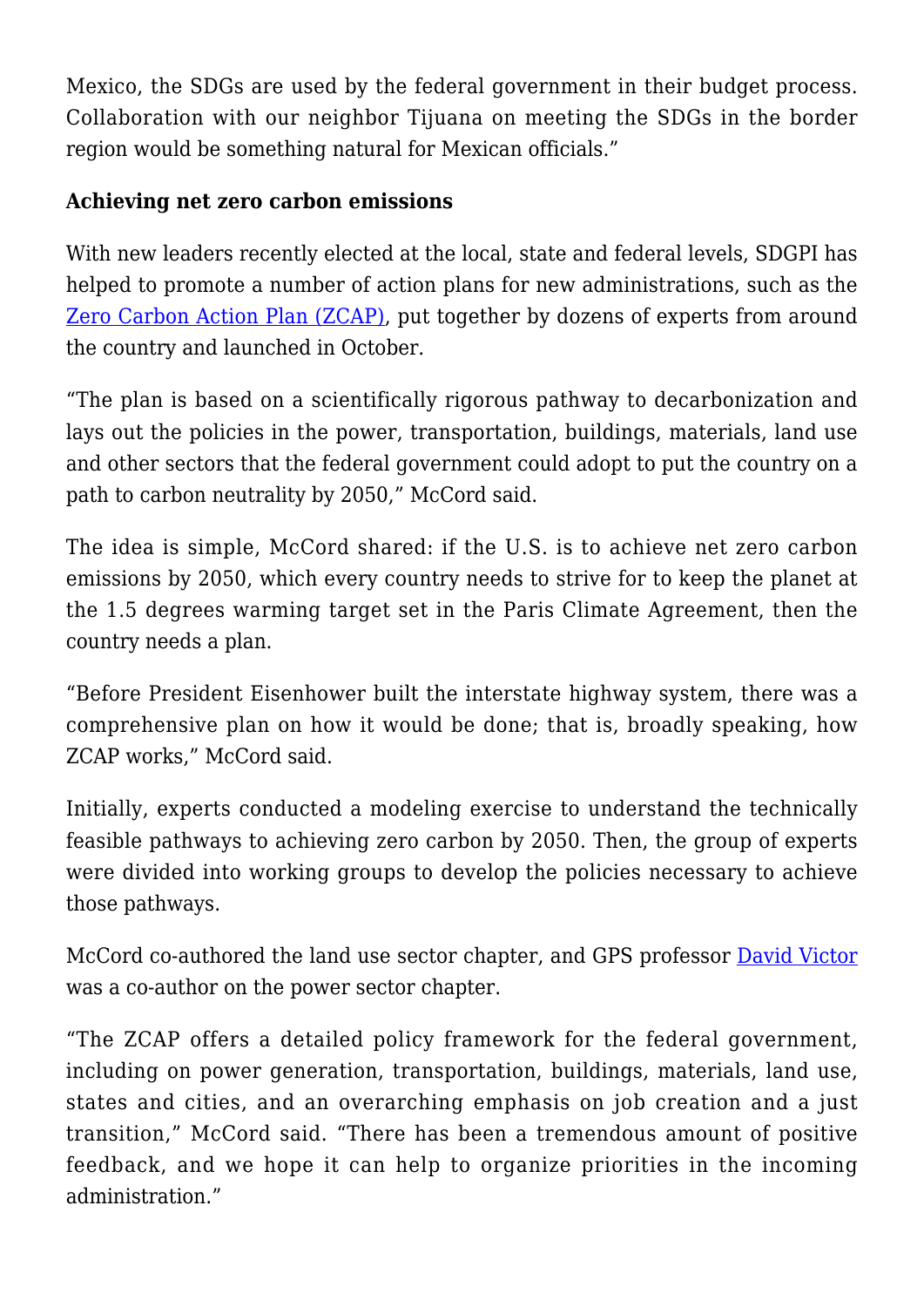## **Sustainability in food and land use**

In another related sustainability push across networks, McCord also co-authored the U.S. and Mexico chapters of the [Food, Agriculture, Biodiversity, Land-Use and](https://www.unsdsn.org/fable) [Energy \(FABLE\) Consortium's](https://www.unsdsn.org/fable) recently released [Second Global Report.](https://resources.unsdsn.org/pathways-to-sustainable-land-use-food-systems) Similar to the ZCAP, the FABLE report is a plan focused on achieving sustainability in food and land use across the globe.

"Land use – and changes in how land is used – accounts for 23% of greenhouse gas emissions globally, biodiversity loss is accelerating at alarming rates and the food system is producing both widespread undernutrition and obesity," McCord said. "FABLE's modeling will inform government decision-making on sustainable land management, as well as planning processes for conservation and climate policy."

McCord said FABLE's goal is to explore questions such as: How do changes in dietary patterns affect agricultural and pastureland expansion? How do we expand protected areas while feeding the population? How extensive do reforestation programs need to be to achieve net zero greenhouse gas emissions from the land sector?

## **How students can get involved**

Joe Bettles (MPP '21), a graduate student researcher with the SDG Policy Initiative and San Diego native, said the universality of the SDGs makes them a valuable framework to have the opportunity to work with while in graduate school.

"If I go to an employer and say, 'I produced a policy analysis to help a community achieve the goals of SDG 11, Sustainable Cities and Communities,' the work I did while in grad school becomes immediately understandable and set within a real world context," Bettles said. "I feel lucky to have the opportunity to work on several things I care deeply about, furthering the international agenda on sustainability and contributing to the region where I am from."

Bettles emphasized that regardless of a student's skills or experience, there is room within the SDG framework to contribute.

"I have a background in performing and have been able to bring creativity and